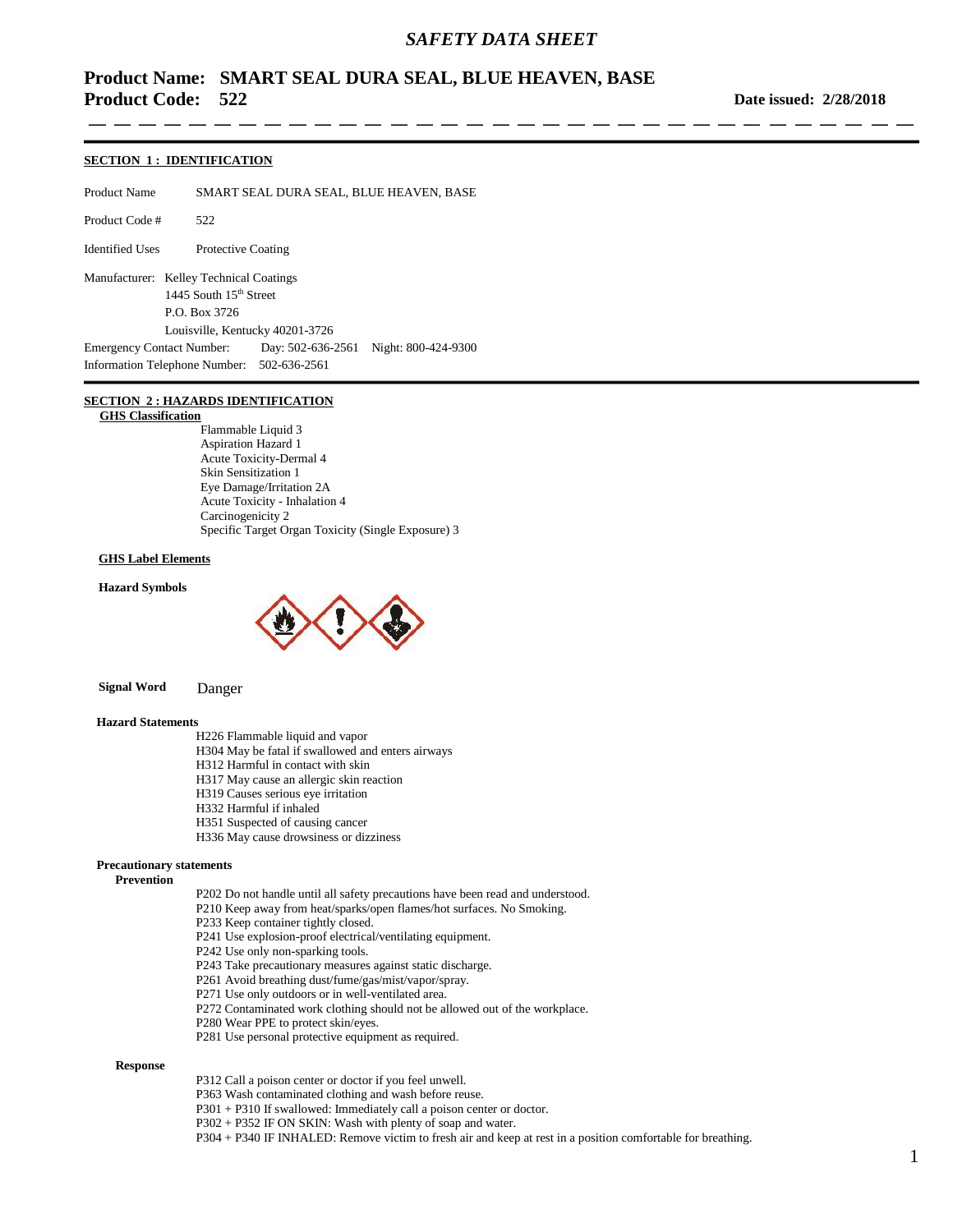# **Product Name: SMART SEAL DURA SEAL, BLUE HEAVEN, BASE Product Code: 522**

|                         | $P308 + P313$ IF exposed or concerned: Get medical advice/attention.                                                                       |
|-------------------------|--------------------------------------------------------------------------------------------------------------------------------------------|
|                         | $P333 + P313$ If skin irritation or rash occurs: Get medical advice/attention.                                                             |
|                         | $P337 + P313$ If eye irritation persists: Get medical advice/attention.                                                                    |
|                         | $P370 + P378$ In case of fire: Use ABC Dry Chemical for extinction.                                                                        |
|                         | P303 + P361 + P353 IF ON SKIN (or hair): Remove/take off immediately all contaminated clothing. Rinse skin with water/shower.              |
|                         | P305 + P351 + P338 IF IN EYES: Rinse cautiously with water for several minutes. Remove contact lenses, if present and easy to do. Continue |
|                         | rinsing.                                                                                                                                   |
| <b>Storage/Disposal</b> |                                                                                                                                            |
|                         | P405 Store locked up.                                                                                                                      |
|                         | $P403 + P233$ Store in well ventilated place. Keep container tightly closed.                                                               |
|                         | $P403 + P235$ Store in a well-ventilated place. Keep cool.                                                                                 |
| <b>Other Hazards</b>    | <b>OSHA Regulatory Status:</b> This material is considered hazardous by the OSHA Hazard Communication Standard (29 CFR1910.1200)           |

| <b>SECTION 3: COMPOSITION INFORMATION</b> |                |             |
|-------------------------------------------|----------------|-------------|
| <b>Chemical Designation</b>               | CAS No.        | % by Weight |
| nepheline syenite                         | 37244-96-5     | $20 - 30%$  |
| bisphenol-a epoxy                         | 25068-38-6     | $20 - 30\%$ |
| epoxy resin                               | 25036-25-3     | $10 - 20%$  |
| light aromatic naphtha                    | 64742-95-6     | $10 - 20%$  |
| titanium dioxide                          | 13463-67-7     | $10 - 20%$  |
| 2-butoxyethanol                           | $111 - 76 - 2$ | $1 - 5\%$   |
| 1,2,4 trimethylbenzene                    | $95-63-6$      | $1 - 5\%$   |
| cumene                                    | $98 - 82 - 8$  | $0.1 - 1\%$ |
|                                           |                |             |

#### **SECTION 4 : FIRST AID MEASURES**

| General Advice     | Show this safety data sheet to the doctor in attendance                                                                            |
|--------------------|------------------------------------------------------------------------------------------------------------------------------------|
| Eyes:              | Flush with plenty of cool water for at least15 minutes, holding eyelids apart for thorough irrigation. If irritation persists, get |
|                    | immediate medical attention.                                                                                                       |
| Skin:              | Wash affected area thoroughly with soap and water. If skin irritation persists, get immediate medical attention.                   |
| Inhalation:        | Move to fresh air. Restore breathing. If breathing is difficult, get immediate medical attention.                                  |
| Ingestion:         | Do not induce vomiting – seek immediate medical attention.                                                                         |
| Notes to Physician | Treat symptomatically                                                                                                              |

## **SECTION 5 : FIRE FIGHTING MEASURES**

| Extinguishing Media: | Use extinguishing measures that are appropriate to local circumstances and the surrounding environment.                          |
|----------------------|----------------------------------------------------------------------------------------------------------------------------------|
| Specific Hazards     | Closed containers may rupture if exposed to fire or extreme heat.                                                                |
| arising from the     |                                                                                                                                  |
| Chemical             |                                                                                                                                  |
| Special protective   | As in any fire, wear self-contained breathing apparatus pressure-demand, MSHA/NIOSH (approved or equivalent) and full protective |
| Equipment:           | gear.                                                                                                                            |
|                      |                                                                                                                                  |

### **SECTION 6 : ACCIDENTAL RELEASE MEASURES**

| <b>Personal Precautions:</b> | Use personal protective equipment. Remove all sources of ignition.                                                                      |
|------------------------------|-----------------------------------------------------------------------------------------------------------------------------------------|
| Environmental                | Prevent further leakage or spillage if safe to do so. Do not allow material to contaminate ground water system. Prevent product from    |
| Precautions                  | entering drains. Do not flush into surface water or sanitary sewer system. Local authorities should be advised if significant spillages |
|                              | cannot be contained.                                                                                                                    |
| Methods for Clean-up         | Dam up. Soak up with inert absorbent material. Pick up and transfer to properly labeled containers. Clean contaminated surface          |
|                              | thoroughly.                                                                                                                             |
| Other Information            | None known                                                                                                                              |

## **SECTION 7 : HANDLING & STORAGE**

Handling: Use only in area provided with appropriate exhaust ventilation. Do not breathe vapors or spray mist. Wear appropriate personal protective equipment. Take precautionary measures against static discharges. To avoid ignition of vapors by static electricity discharge, all metal parts of the equipment must be grounded. Keep away from open flames, hot surfaces and sources of ignition.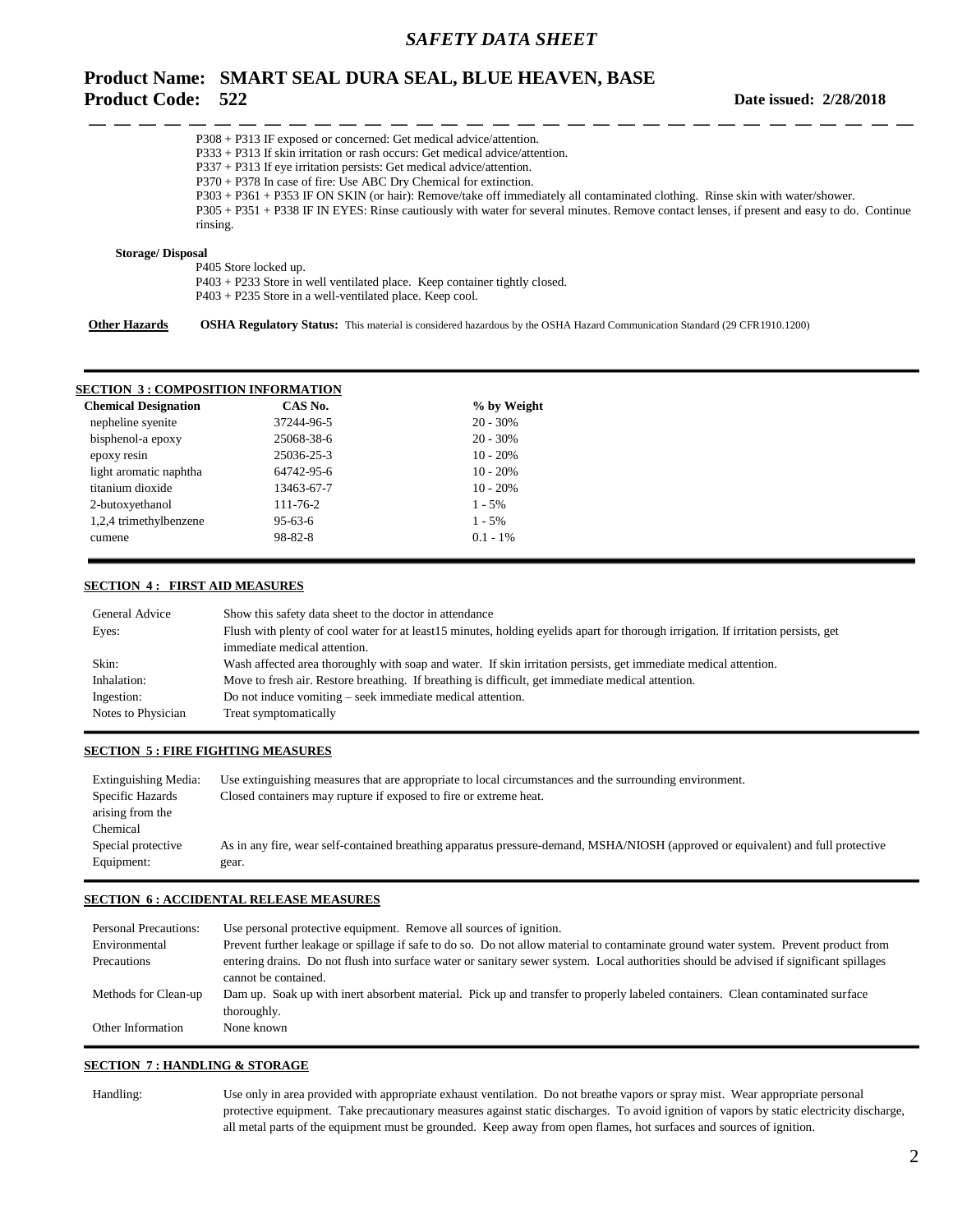# **Product Name: SMART SEAL DURA SEAL, BLUE HEAVEN, BASE Product Code: 522**

 $-$ 

- -- -

Storage: Keep containers tightly closed in a dry, cool and well-ventilated place. Keep away from heat. Keep in properly labeled containers.

- - - - - - - -

#### **SECTION 8: EXPOSURE CONTROLS / PERSONAL PROTECTION**

#### HMIS is a Health, Flammability and Reactivity rating: **2\*21**

HMIS CODE: **4** – SEVERE HAZARD, **3** – SERIOUS HAZARD, **2** – MODERATE HAZARD, **1** – SLIGHT HAZARD, **0** – MINIMAL HAZARD, **\*** – Chronic Hazard Note: The PPE rating has intentionally been left blank. Choose appropriate PPE that will protect employees from the hazards the material will present under the actual conditions of use.

| <b>Exposure Limits</b>      |                   |                   |
|-----------------------------|-------------------|-------------------|
| <b>Hazardous Components</b> | <b>OSHA PEL</b>   | <b>ACGIH TLV</b>  |
| nepheline syenite           | $5$ ppm $(R)$     | NE                |
| bisphenol-a epoxy           | NA                | NA                |
| epoxy resin                 | NE.               | <b>NE</b>         |
| light aromatic naphtha      | NE.               | <b>NE</b>         |
| titanium dioxide            | $15 \text{ mg/m}$ | $10 \text{ mg/m}$ |
| 2-butoxyethanol             | $50$ ppm          | $20$ ppm          |
| 1,2,4 trimethylbenzene      | $25$ ppm          | 25 ppm            |
| cumene                      | $50$ ppm          | $50$ ppm          |

NE = None established NA = Not available (C) = Ceiling limit (I) = Inhalable fraction (IFV) = Inhalable fraction and vapor STEL = Short term exposure limit  $(R)$  = Respirable fraction

| <b>Engineering Measures</b>    | Ensure adequate ventilation, especially in confined areas.                                                                                                                                                                                                                                                                |  |  |  |
|--------------------------------|---------------------------------------------------------------------------------------------------------------------------------------------------------------------------------------------------------------------------------------------------------------------------------------------------------------------------|--|--|--|
| <b>Personal Protective</b>     |                                                                                                                                                                                                                                                                                                                           |  |  |  |
| Equipment                      |                                                                                                                                                                                                                                                                                                                           |  |  |  |
| <b>Eves/Face:</b>              | Safety goggles or full face shield                                                                                                                                                                                                                                                                                        |  |  |  |
| Skin:                          | Protective gloves and impervious clothing.                                                                                                                                                                                                                                                                                |  |  |  |
| <b>Respiratory Protection:</b> | In operations where exposure limits are exceeded, use a NIOSH approved respirator that has been selected by a technically<br>qualified person for the specific work conditions. When spraying the product or applying in confined areas, wear a NIOSH<br>approved respirator specified for paint spray or organic vapors. |  |  |  |
| <b>Hygiene Practices:</b>      | Avoid contact with skin, eyes and clothing. Remove and wash contaminated clothing before re-use. Wash thoroughly after<br>handling. When using do not eat, drink or smoke.                                                                                                                                                |  |  |  |

### **SECTION 9 : PHYSICAL AND CHEMICAL PROPERTIES**

| Appearance:                | liquid         |                                  |                |
|----------------------------|----------------|----------------------------------|----------------|
| Odor:                      | Solvent odor   | Odor threshold:                  | Not determined |
| VOC lb/gal                 | 2.09           | VOC(g/L)                         | 250.84         |
| $VOC$ (lb/gal) less exempt | 2.09           | $VOC$ (g/L) less exempt          | 250.84         |
| Relative Density (LB/GAL): | 11.82          | Specific Gravity $(g/L)$ :       | 1.42           |
| Flash Point (F):           | 110.00         |                                  |                |
| Flammability:              | Not determined | Upper/lower flammability limits: | Not available  |
| Auto-ignition temperature: | Not determined | Decomposition temperature:       | Not determined |
| Evaporation rate:          | Not available  |                                  |                |
| Vapor Pressure (mmHg):     | Not available  | Vapor Density:                   | Not available  |
| Initial Boiling Point (F): | Not available  | Boiling Point Range (F):         | Not available  |
| Freezing Point (F):        | Not determined | Melting Point (F):               | Not determined |
| pH                         | Not available  | Viscosity                        | Not available  |
| Solubility (ies):          | Not determined |                                  |                |
| Partition coefficient: n-  | Not determined |                                  |                |
| octanol/water              |                |                                  |                |

## **SECTION 10 : STABILITY AND REACTIVITY**

| Chemical Stability:                        | Stable under normal conditions. Hazardous polymerization does not occur.              |
|--------------------------------------------|---------------------------------------------------------------------------------------|
| Conditions to Avoid:                       | Keep away from open flames, hot surfaces, static electricity and sources of ignition. |
| Materials to Avoid:                        | Incompatible with strong acids and bases and strong oxidizing agents.                 |
| Hazardous Decomposition Products:          | Thermal decomposition can lead to release of irritating gases and vapors.             |
| <b>Possibility of Hazardous Reactions:</b> | None under normal conditions of use.                                                  |

### **SECTION 11 : TOXICOLOGICAL INFORMATION**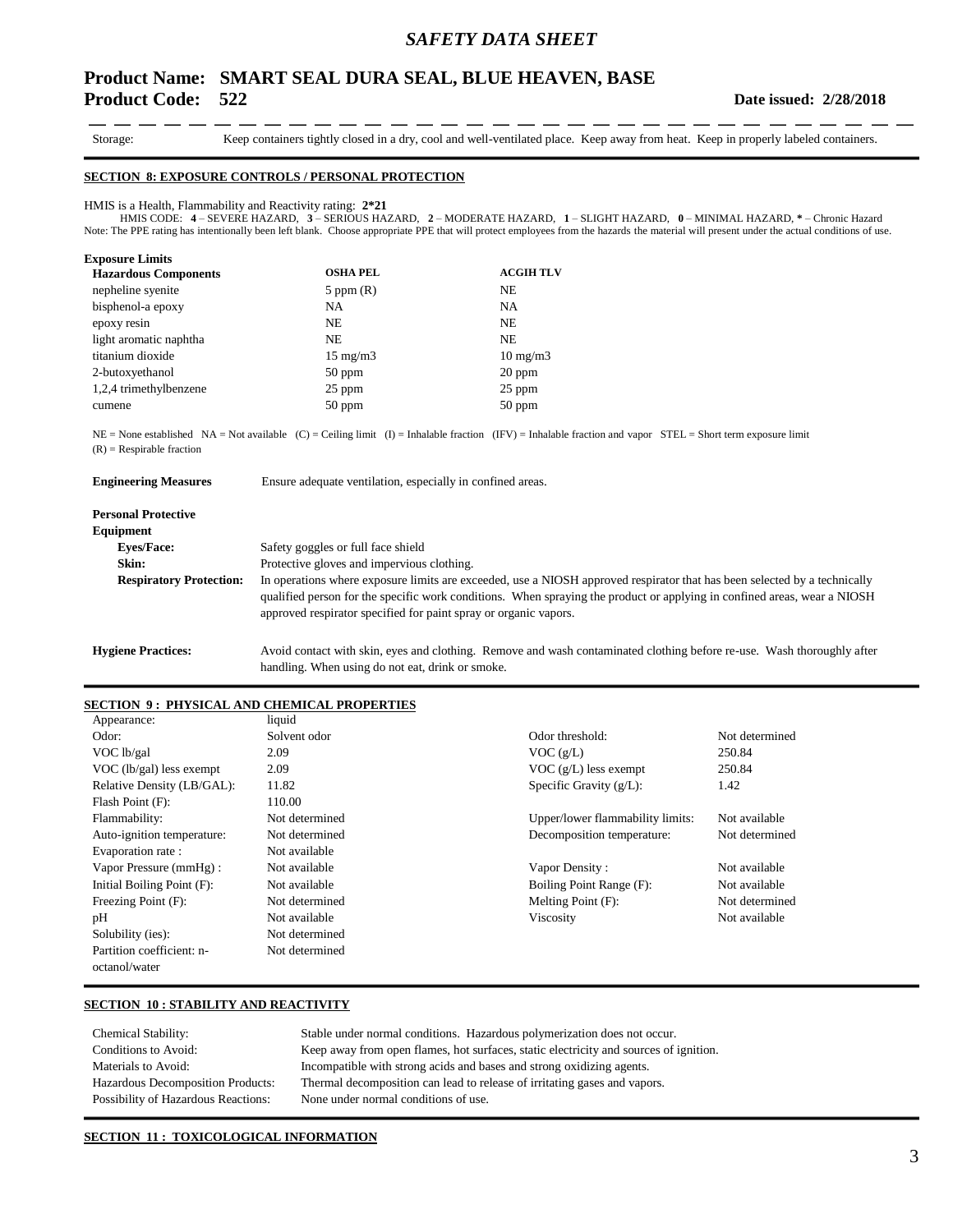# **Product Name: SMART SEAL DURA SEAL, BLUE HEAVEN, BASE Product Code: 522**

#### **Date issued: 2/28/2018**

| Component              | $LD50$ Oral mg/kg (Rat) | LD50 Dermal mg/kg (Rabbit) | $LC50$ Inhalation mg/L (Rat, 4 hr.) |
|------------------------|-------------------------|----------------------------|-------------------------------------|
| nepheline syenite      | <b>NA</b>               | <b>NA</b>                  | <b>NA</b>                           |
| bisphenol-a epoxy      | 1,000-5,000             | >1,200                     | NA                                  |
| epoxy resin            | > 2.000                 | <b>NA</b>                  | NA                                  |
| light aromatic naphtha | 8.400                   | <b>NA</b>                  | NA                                  |
| titanium dioxide       | 10,000                  | 10,000                     | 6.82                                |
| 2-butoxyethanol        | 470                     | 220                        | 2.2                                 |
| 1,2,4 trimethylbenzene | 5,000                   | 18,000                     | NA                                  |
| cumene                 | NA                      | <b>NA</b>                  | NA                                  |

|                  | The information below indicates whether each agency has listed any ingredient as a carcinogen: |            |        |
|------------------|------------------------------------------------------------------------------------------------|------------|--------|
| Component        | <b>IARC</b>                                                                                    | NTP        | OSHA   |
| titanium dioxide | 2B – Possible Human Carcinogen                                                                 | Not listed | Listed |

cumene 2B – Possible Human Carcinogen Not listed Listed

Per IARC Summary of Data Reported, Subsection 5.1: No significant exposure to titanium dioxide is thought to occur during the use of products in which titanium dioxide is bound to other materials, such as in paints.

### **SECTION 12 : ECOLOGICAL INFORMATION**

No ecological information available

#### **SECTION 13 : DISPOSAL CONSIDERATION**

Waste Disposal Method Dispose of in accordance with federal, state, provincial, and local regulations. Local requirements may vary, consult your sanitation department or state-designated environmental protection agency for more disposal options.

### **SECTION 14 : TRANSPORT INFORMATION**

Contact the manufacturer for shipping information.

#### **SECTION 15 : REGULATORY INFORMATION**

US TSCA: Yes – All components are listed or exempt

#### **Federal Regulations**

|  |  |  |  |  | SARA 311/312 hazardous categorization |  |
|--|--|--|--|--|---------------------------------------|--|
|--|--|--|--|--|---------------------------------------|--|

| Acute Health Hazard               | <b>YES</b> |
|-----------------------------------|------------|
| Chronic Health Hazard             | <b>YES</b> |
| Fire Hazard                       | NΩ         |
| Sudden Release of Pressure Hazard | NΩ         |
| Reactive Hazard                   | N()        |

#### **SARA 313**

Section 313 OF Title III of the Superfund Amendments and Reauthorization Act of 1986 (SARA). If listed below, this product contains a chemical or chemicals which are subject to the reporting requirements of the Act and Title 40 of the Code of Federal Regulations, Part 372.

| <b>Chemical Designation</b> | Cas No.        | Weight % |
|-----------------------------|----------------|----------|
| 2-butoxyethanol             | $111 - 76 - 2$ | $<$ 5%   |
| 1,2,4 trimethylbenzene      | $95 - 63 - 6$  | $<$ 5%   |

| <b>Chemical Designation</b> | Cas No.       | Weight % |
|-----------------------------|---------------|----------|
| cumene                      | $98 - 82 - 8$ | 0.21     |

Any Target HAP listed in this section is not an OSHA Carcinogen unless listed as such in Section 11 under Chronic Toxicity.

#### **State Regulations**

#### **California Proposition 65**

This product may contain small amounts of materials known to the state of California to cause cancer or reproductive harm.

#### **SECTION 16 : OTHER INFORMATION**